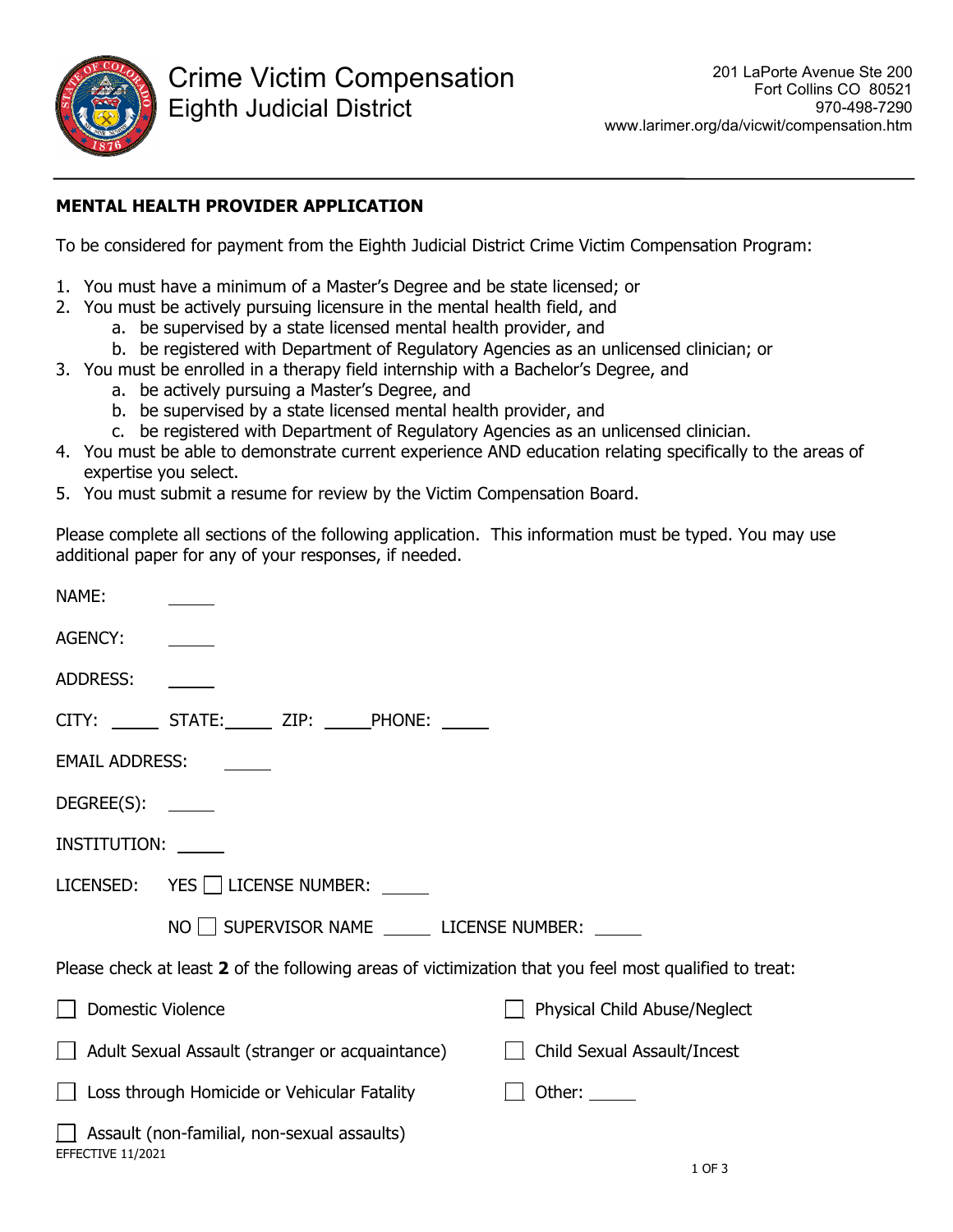Please list SPECIFIC training and education you have received in the areas of victimization you have checked above to include course work, workshops, seminars, licensing, certifications, etc.

| Considering the two categories you checked above, please check any of the following that apply to your |  |  |
|--------------------------------------------------------------------------------------------------------|--|--|
| expertise and type of practice:                                                                        |  |  |

| Children                      | $\vert$ $\vert$ Adults |
|-------------------------------|------------------------|
| Adolescents                   | $\Box$ Elderly         |
| $\Box$ Other (Specify) $\Box$ |                        |

Please list SPECIFIC training and education you have received in treating children and adolescents who have been victimized to include course work, workshops, seminars, licensing, certifications, etc.

Do you prefer working with victims of diverse cultures? If so, which language(s) and cultures do you feel competent to treat?

What training have you had in treating victims of crime from diverse cultures?

|  |  | 1. What is your current hourly rate for an individual session? \$ |  |  |  |  |  |  |
|--|--|-------------------------------------------------------------------|--|--|--|--|--|--|
|--|--|-------------------------------------------------------------------|--|--|--|--|--|--|

- 2. Crime Victim Compensation will pay up to \$90/hour for individual counseling for Master's level clinicians and \$55/hour for Bachelor's level interns. If you charge more than that, are you willing to accept \$90 or \$55 as payment in full?
	- $YES \Box$  NO<sup>\*</sup>
- 3. Do you offer group sessions for the areas of victimization you checked above?

| NΟ<br>vec |
|-----------|
|-----------|

4. What is your current hourly group rate? \$

5. Crime Victim Compensation will pay up to \$40 for group counseling. If you charge more than that, are you willing to accept \$40 as payment in full?

 $YES \Box$  NO<sup>\*</sup>

\*Marking NO to question 2 or 5 WILL NOT disqualify you from payment. It is simply information we would want to share with our clients so they can be informed of any cost to them.

l

 $\overline{\phantom{a}}$ 

 $\overline{a}$ 

 $\overline{\phantom{a}}$